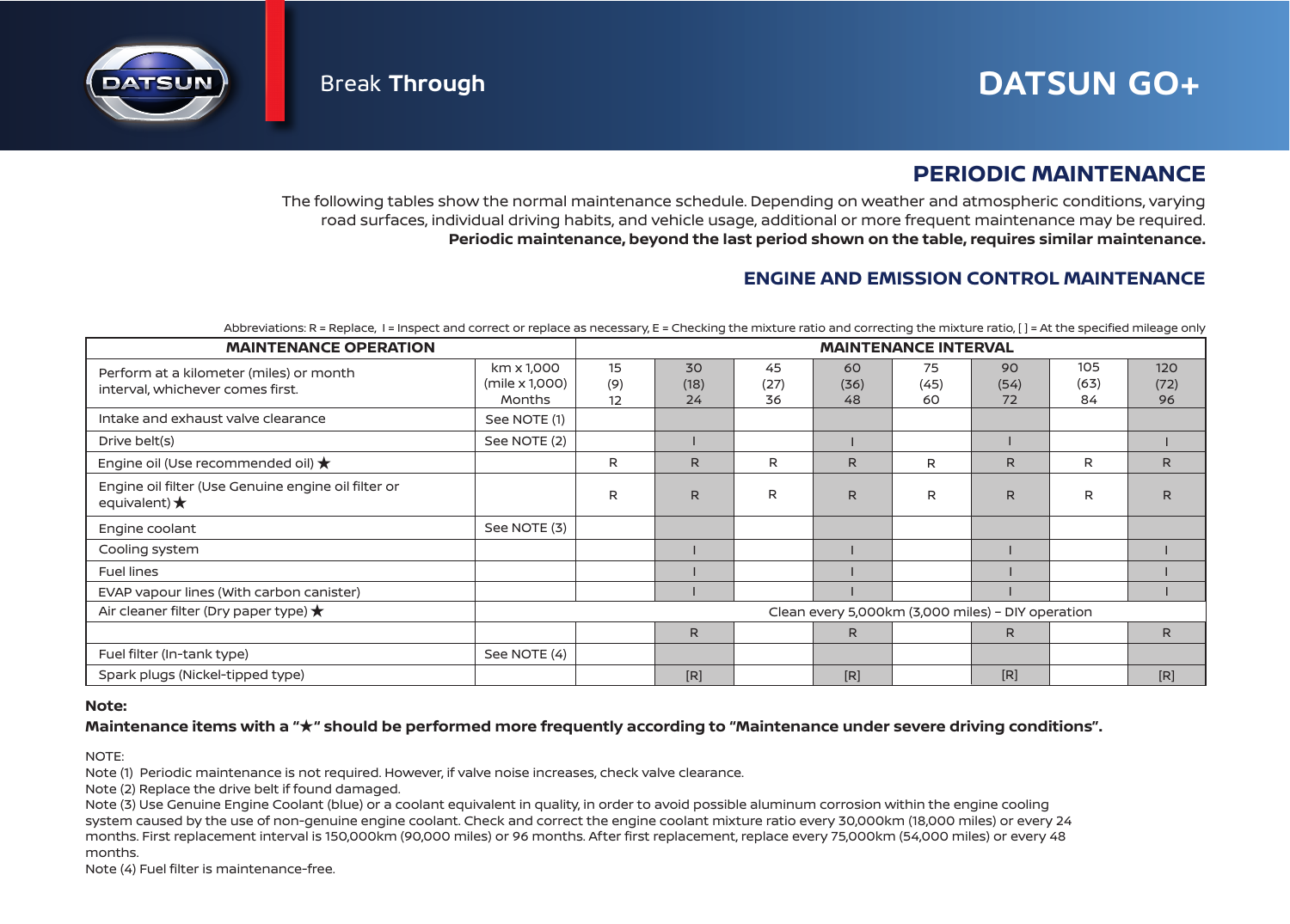# **Break Through Service Contracts of the DATSUN GO+**



## **PERIODIC MAINTENANCE**

The following tables show the normal maintenance schedule. Depending on weather and atmospheric conditions, varying road surfaces, individual driving habits, and vehicle usage, additional or more frequent maintenance may be required. **Periodic maintenance, beyond the last period shown on the table, requires similar maintenance.**

## **CHASSIS AND BODY MAINTENANCE**

| <b>MAINTENANCE OPERATION</b>                                                               |                                        | <b>MAINTENANCE INTERVAL</b>  |                  |                  |                  |                  |                  |                   |                   |
|--------------------------------------------------------------------------------------------|----------------------------------------|------------------------------|------------------|------------------|------------------|------------------|------------------|-------------------|-------------------|
| Perform at a kilometer (miles) or month<br>interval, whichever comes first.                | km x 1,000<br>(mile x 1,000)<br>Months | 15<br>(9)<br>12 <sup>2</sup> | 30<br>(18)<br>24 | 45<br>(27)<br>36 | 60<br>(36)<br>48 | 75<br>(45)<br>60 | 90<br>(54)<br>72 | 105<br>(63)<br>84 | 120<br>(72)<br>96 |
| Brake and clutch fluid (For levels and leaks)                                              |                                        |                              |                  |                  |                  |                  |                  |                   |                   |
| Brake and clutch systems                                                                   |                                        |                              |                  |                  |                  |                  |                  |                   |                   |
| Brake fluid $\bigstar$                                                                     |                                        |                              | R.               |                  | R                |                  | R.               |                   | R                 |
| Exhaust system                                                                             |                                        |                              |                  |                  |                  |                  |                  |                   |                   |
| Manual transaxle gear oil (For leaks)                                                      |                                        |                              |                  |                  |                  |                  |                  |                   |                   |
| Steering gear and linkage, axle and suspension<br>parts, and front drive shafts $\bigstar$ |                                        |                              |                  |                  |                  |                  |                  |                   |                   |
| Brake pads, rotors & other brake components $\bigstar$                                     |                                        |                              |                  |                  |                  |                  |                  |                   |                   |
| Brake linings, drums & other brake components $\star$                                      |                                        |                              |                  |                  |                  |                  |                  |                   |                   |
| Foot brake, parking brake, and clutch (For free-play,<br>stroke, and operation)            |                                        |                              |                  |                  |                  |                  |                  |                   |                   |

Abbreviations: R = Replace, I = Inspect and correct or replace as necessary, L = Lubricate

### **Note:**

Maintenance items with a " $\star$ " should be performed more frequently according to "Maintenance under severe driving conditions".